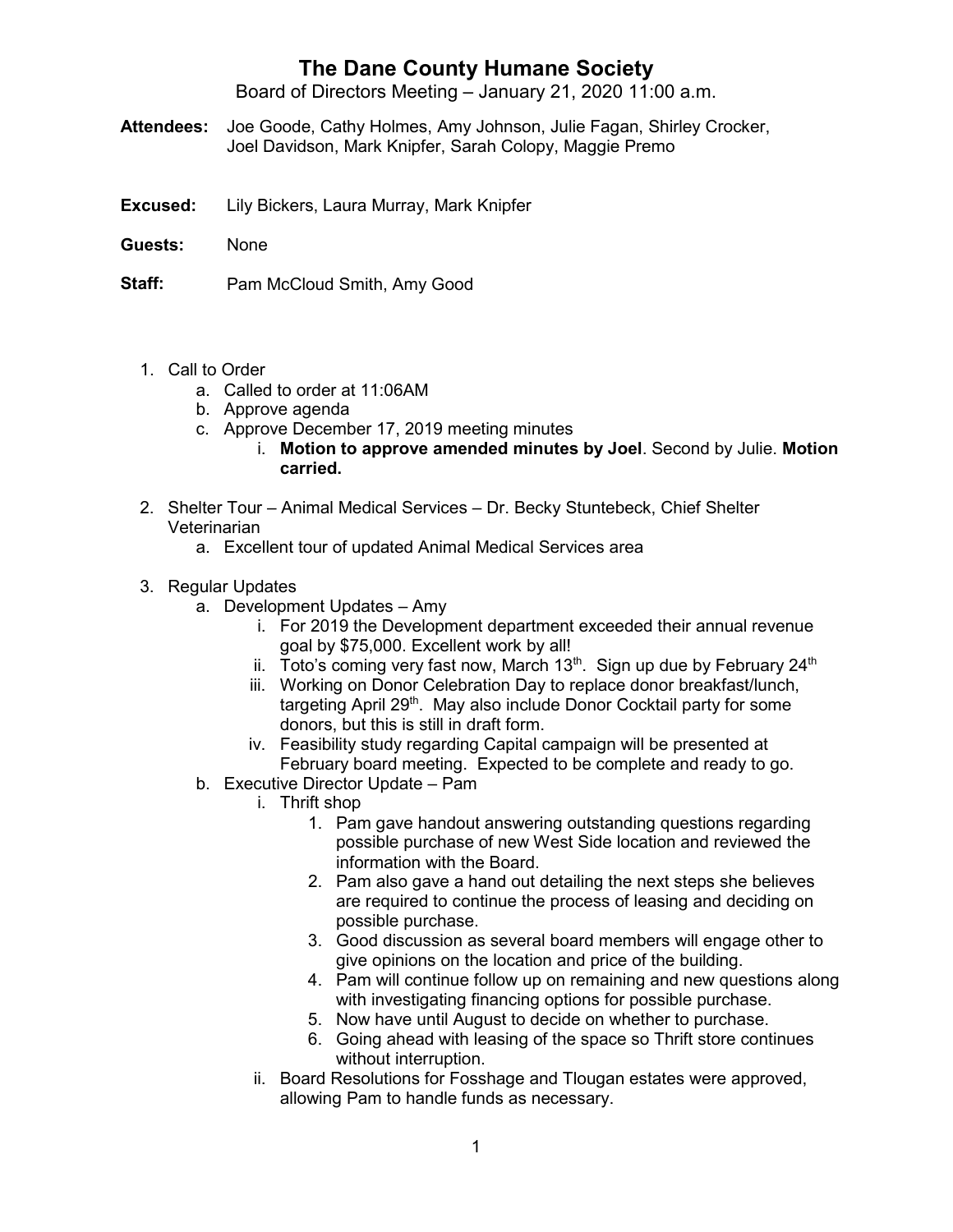## **The Dane County Humane Society**

Board of Directors Meeting – January 21, 2020 11:00 a.m.

- c. Questions on Current Financials
	- i. December financials not available yet due to audit being in progress. Financials through year-end are looking good.
	- ii. Audit presentation to Board in March.
	- iii. 990 Review for Board planned for April.
- 4. Old Business
	- a. Mission-Vision-Values Statement
		- i. Complete. Nice work by all!
	- b. Marketing Presentation Status
		- i. Planned to February board meeting
	- c. Board Operations Committee Chair
		- i. Maggie is willing to review the responsibilities and current status of things before making a final decision on whether to become chair.
	- d. Zimbrick's
		- i. Joe followed up with his contact to see if Zimbrick might have any interest in getting more involved in supporting DCHS.
			- 1. Response was definitely negative. Zimbrick is reducing its
				- financial philanthropic support, not expanding at this time.
	- e. Toto's Participation
		- i. PLEASE ATTEND!!
- 5. New Business
	- a. Remaining Board Seats
		- i. Reviewed the Candidate listing document
		- ii. All updates reflected in Candidate listing document.
			- 1. Parties with action items highlighted in yellow in document
		- iii. Position and Policy Statement Review Plan
			- 1. Joe handed out current Position and Policy statements.
				- a. Please review to identify possibly changes or updates for discussion at future meeting, possibly April.
- 6. Committee Activity
	- a. Finance Audit Exit Conference 1/24, meeting with committee for draft audit review on 2/18
	- b. Philanthropy no update
	- c. Nominating see candidate listing
	- d. Board Operations no update
	- e. Legislative
		- i. Met with Wildlife and DCHS Staff and rehab volunteers for discussion on current situations and open issues
		- ii. Working on moving forward education in wildlife rehabilitation and the benefits
- 7. Adjourn
	- a. Meeting was adjourned at 12:50PM.